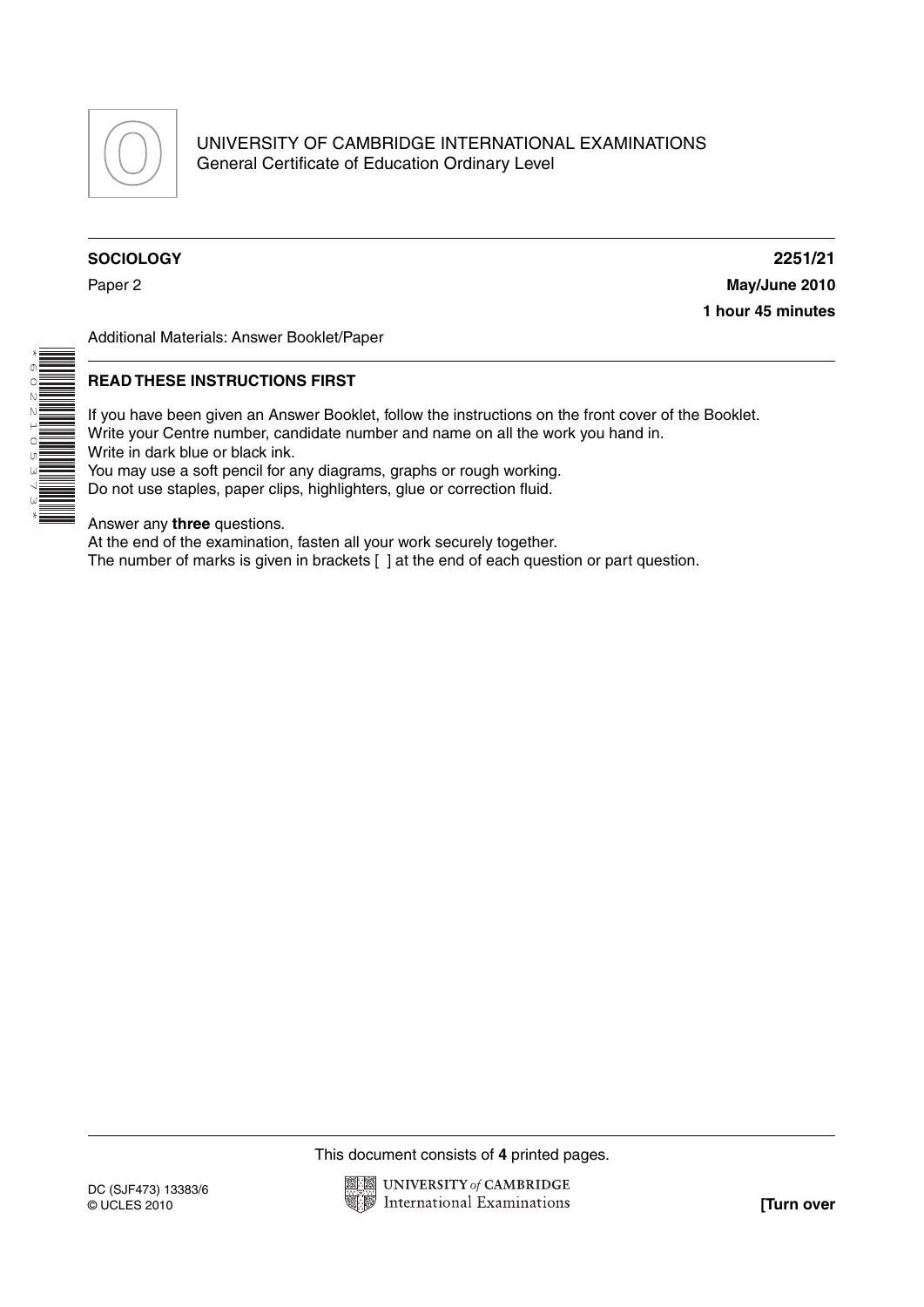## **Section A: Family**

**1** The functions performed by the family have changed as societies have modernised.

| (a) | What is meant by the term <i>functions</i> ?                                                    | [2] |
|-----|-------------------------------------------------------------------------------------------------|-----|
| (b) | Describe two functions that families perform in traditional societies.                          | [4] |
| (C) | Explain how family functions have changed as societies have modernised.                         | [6] |
| (d) | Assess the evidence that the family is far less important than it used to be in many societies. | [8] |

**2** The nuclear family has been described as the ideal type of family in modern industrial societies, however many other types of family exist alongside each other.

- **(b)** Describe **two** other types of family unit. [4]
- **(c)** Explain how the roles of children within the family have changed in modern industrial societies. [6]
- **(d)** To what extent is the nuclear family the ideal type of family structure in modern industrial societies? [8]

# **Section B: Education**

- **3** Both the formal curriculum and the hidden curriculum play an important part in what pupils learn at school.
	- **(a)** What is meant by the term *formal curriculum* ? [2]
	- **(b)** Describe **two** examples of how the hidden curriculum may reinforce gender roles in schools.

[4]

- **(c)** Explain how the hidden curriculum helps to prepare young people for work. [6]
- **(d)** How far, and in what ways, does home background affect a pupil's educational achievement? [8]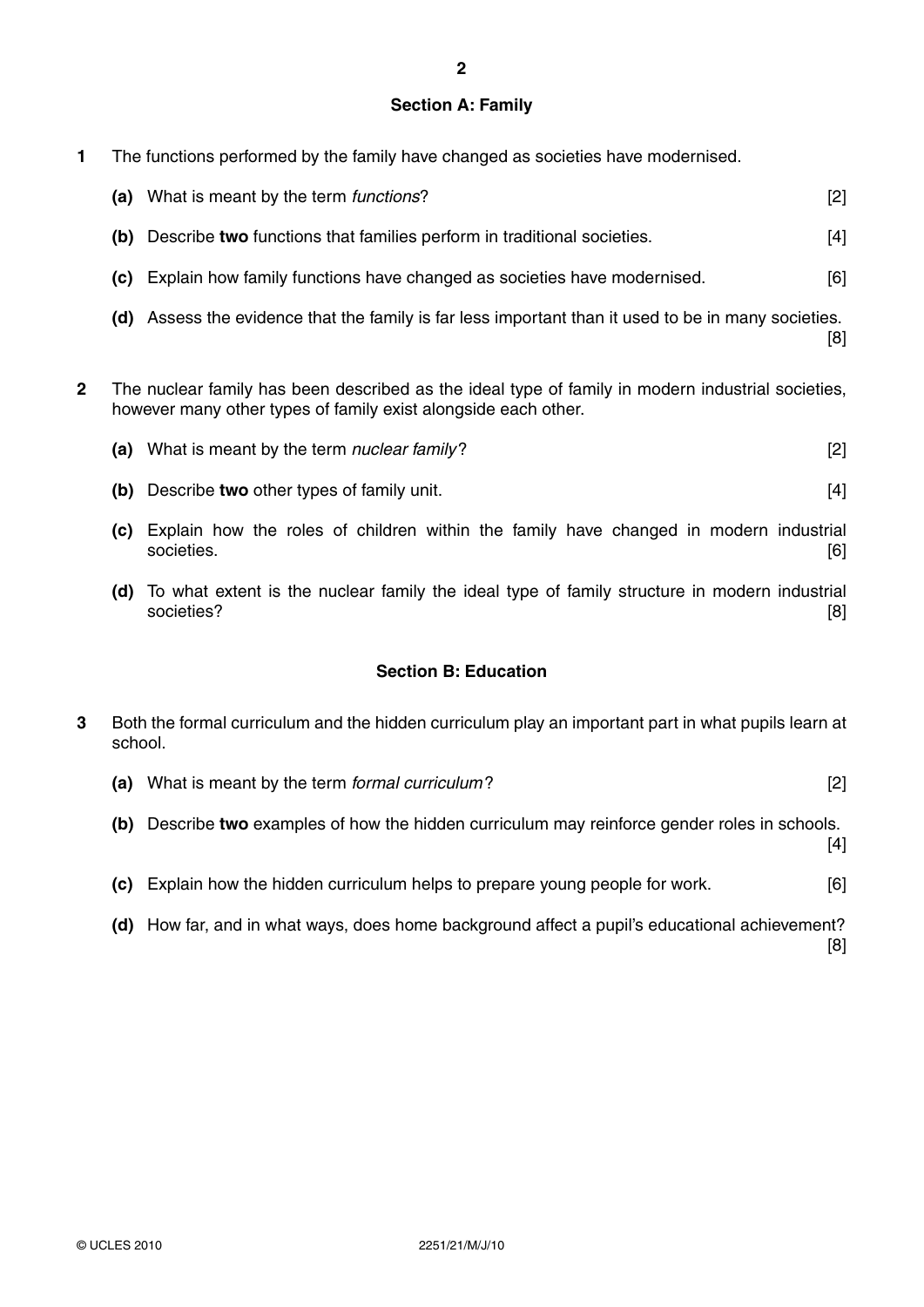**4** Despite equal opportunities in education, stereotyping still exists to some extent in schools in relation to social class, gender and ethnicity.

| , What is meant by the term stereotyping? |  |
|-------------------------------------------|--|
|                                           |  |

- **(b)** Describe **two** ways in which a pupil's social class may influence educational achievement. [4]
- **(c)** Explain the measures that schools can take to help improve the performance of all pupils regardless of social class, gender and ethnicity. [6]
- **(d)** Assess how far teachers and schools may influence the educational performance of ethnic minorities. [8]

### **Section C: Crime, Deviance and Social Control**

**5** Official crime statistics may be misleading and always need careful interpretation.

|  |  | What is meant by the term official crime statistics? |  |  |
|--|--|------------------------------------------------------|--|--|
|--|--|------------------------------------------------------|--|--|

- **(b)** Describe **two** reasons why white-collar crime often goes unrecorded by the police. [4]
- **(c)** Explain why some people fail to report crime to the police. [6]
- **(d)** How far, and in what ways, may the official crime statistics be influenced by the activities of the police? [8] **[8]**
- **6** Formal social control plays a key role in maintaining order in modern industrial societies.

| (a) | What is meant by the term formal social control?                                                                | [2]        |
|-----|-----------------------------------------------------------------------------------------------------------------|------------|
|     | (b) Describe two examples of deviant behaviour.                                                                 | [4]        |
| (C) | Explain why some groups in society are more likely to have the power to label others as<br>deviant.             | [6]        |
|     | / 11 / 11 / 11 / 11 / 11 / 11 / 11 / 11 / 11 / 11 / 11 / 11 / 11 / 11 / 11 / 11 / 11 / 11 / 11 / 11 / 11 / 11 / | <b>FA1</b> |

 **(d)** How far, and in what ways, may the media influence the level of crime in society? [8]